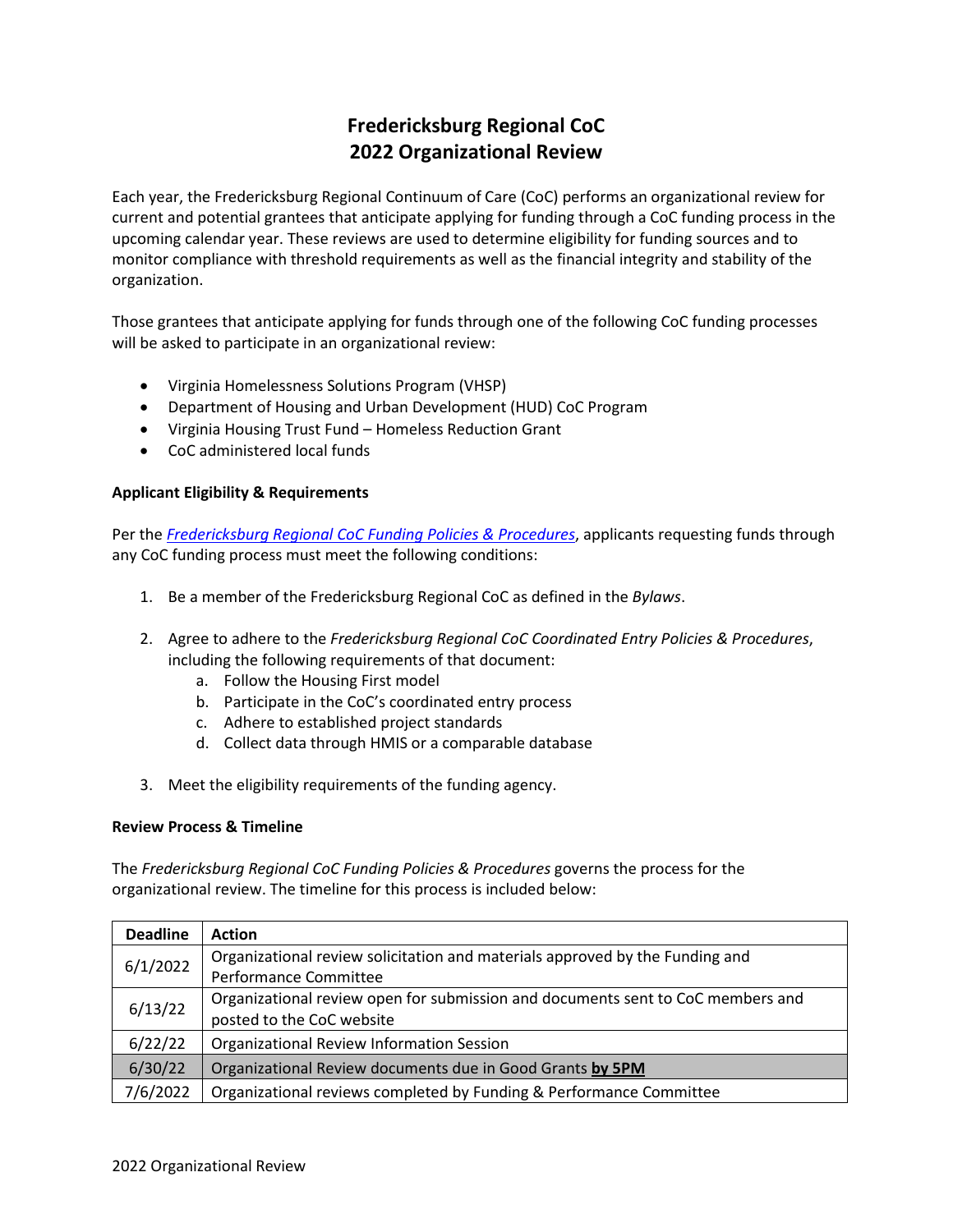| 7/6/2022 Applicants notified of review outcome, any recommendations, and appeals process |
|------------------------------------------------------------------------------------------|
| $7/11/2022$ Appeals due to GWRC by noon                                                  |
| 7/15/2022   Appeals reviewed and determined by Appeals Committee                         |
| 7/15/2022 Appealing agencies notified of Appeals Committee determinations                |

# **Submission Requirements**

Each agency must submit the following in PDF:

- Board of Directors Listing
- IRS Form 990 (if applicable)
- Profit and Loss Statement (prior year audited statements and most recent YTD)
- Agency Audit
- Proof of 501 c (3), if applicable
- Organizational Chart
- Organization strategic plan (if available)
- Financial policies and procedures, including conflict of interest, procurement policies, and whistle blower policies
- Spending Plan (template provided)
- Housing First Checklist (template provided) Project Level Section ONLY

Pursuant of a Memorandum of Understanding (MOU), the Rappahannock United Way (RUW) will assist in sharing documents submitted by organizations through their funding process with the CoC to avoid duplication. However, not all documents will be available through RUW and will need to be submitted separately to the CoC.

Any attachment templates provided are available on the Funding page of the CoC website. Each attachment **must** be submitted as a PDF, except for the Spending Plan, which should be submitted in Excel format. Each attachment should be labelled with the agency name and the name of the attachment, matching the requested information. (Example: AgencyA\_Organizational\_Chart.pdf)

## *Important Application Dates*

An information session regarding the review process will be held on **June 22, 2022, at 10 AM** via GoToMeeting. Those interested in attending can connect using the connection information below:

**Please join my meeting from your computer, tablet or smartphone.** <https://meet.goto.com/696216157>

**You can also dial in using your phone.**

United States: [+1 \(571\) 317-3116](tel:+15713173129,,696216157) Access Code**:** 696-216-157

All materials must be submitted via the [Good Grants application portal](https://gwregion.sharepoint.com/sites/CoCStaff/Shared%20Documents/FRCoC/Funding/Organizational%20Reviews/2022/Review%20Announcement/gwregion.grantplatform.com) by **June 30, 2022 at 5PM**.

## **Appeals Process**